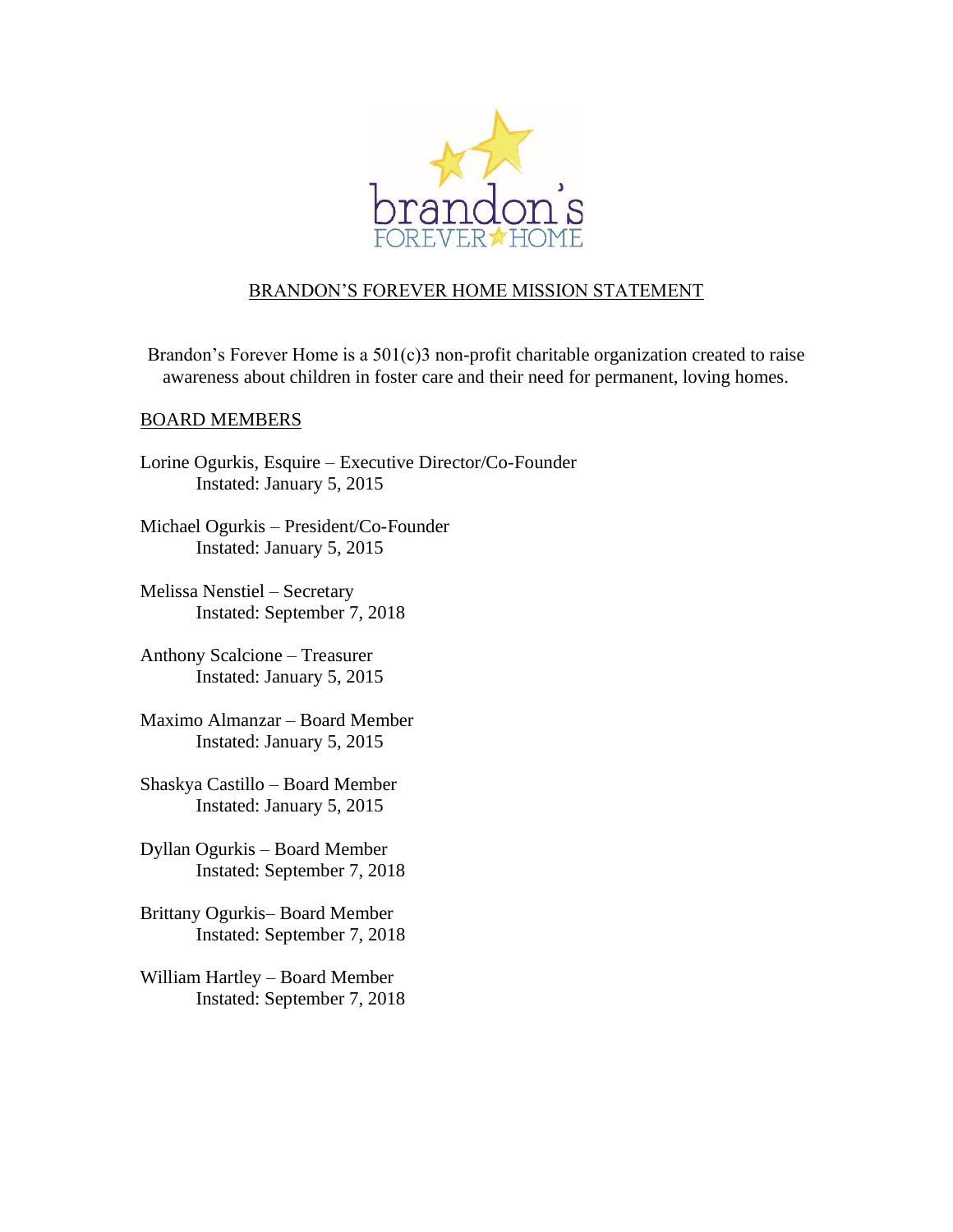Jennifer Moisey – Board Member Instated: September 7, 2018

Karen Hayden – Board Member Instated: September 7, 2018

#### **FOUNDERS**

Honorable Tarah Toohil – Co-Founder Instated: January 5, 2015

Scot Burkhardt – Co-Founder Instated: January 5, 2015

#### LOCATION

187 North Church Street, Hazleton PA 18201 Phone: 570-926-5117

Management:

Executive Director, Loring Ogurkis, Esquire Phone: 570-599-8234 Email: [LoriBFH@ptd.net](mailto:LoriBFH@ptd.net)

Executive Assistant, Melissa Nenstiel Phone: 570-599-8234 Email: [MissyBFH@ptd.net](mailto:MissyBFH@ptd.net)

Operations Associate, Danielle Crestuk Phone: 570-599-8234 Email: [bfhinfo@ptd.net](mailto:bfhinfo@ptd.net)

Supervised Visitation Coordinator Lead, Damarys Arcelay Phone: 570-718-8907 Email: [damarysbfh@ptd.net](mailto:damarysbfh@ptd.net)